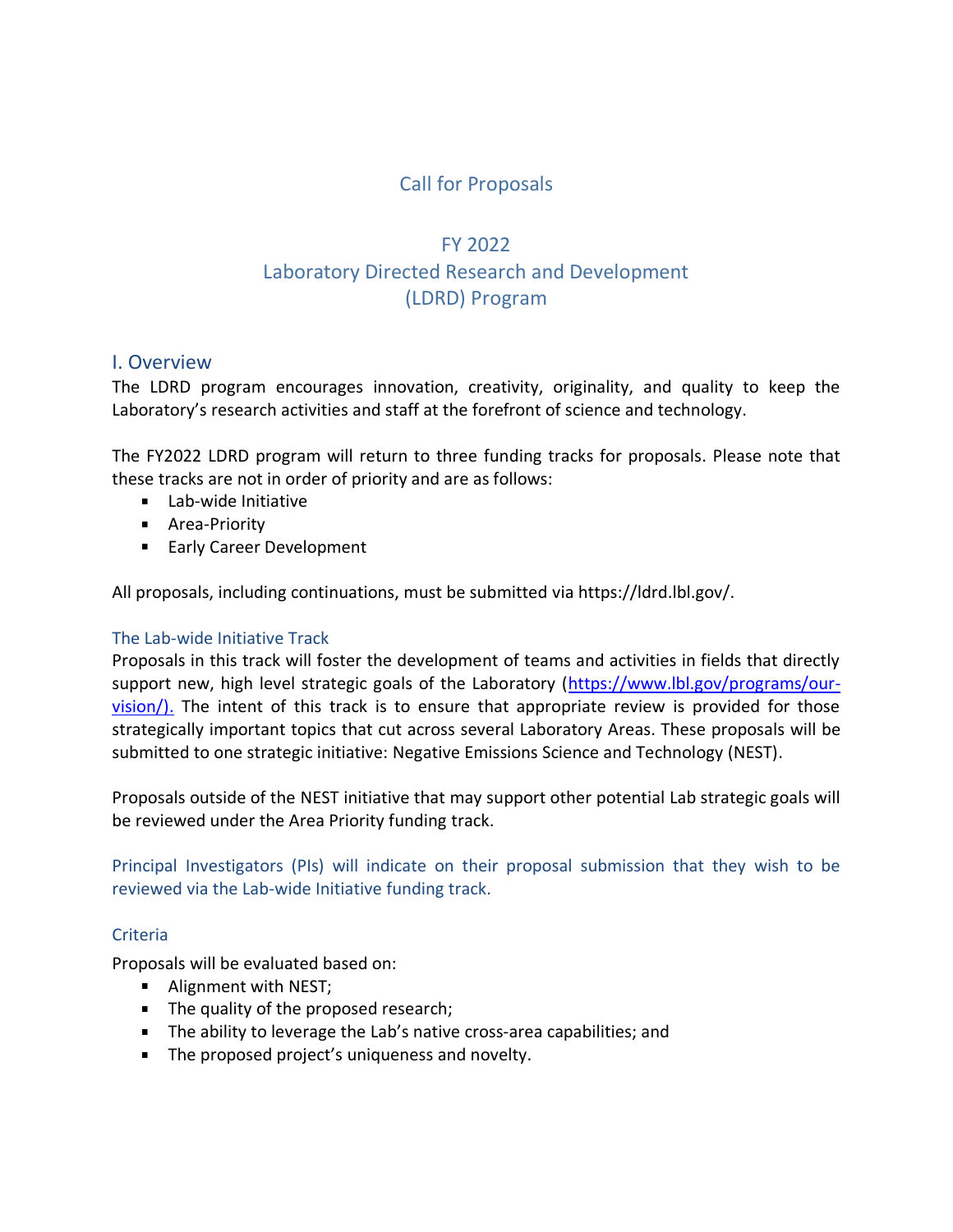

#### Review

Lab-wide Initiative proposals will be reviewed in two rounds: First by a committee formed and managed by the Initiative Review Lead (see table below), and then by the scientific Division Directors (DDs), Associate Laboratory Directors (ALDs), and Senior Lab management.

Both reviews will involve a combination of an evaluation of the written proposal and presentation(s) to a review team. The proposal text and presentation may be modified after the first round based on input from the review committee.

The LDRD Lab-wide Initiative Review Leads will organize and manage the first round of reviews, including selection of other experts for the review committee.

For the second round of reviews, a selected set of related Lab-wide Initiative proposals will be presented as a portfolio to a review committee of the scientific DDs, ALDs, and Senior Lab management. For the second presentation, the Initiative Review Lead will also be responsible for a coordinated presentation of the proposals and may include one or more of the PIs.

Proposals that are considered scientifically competitive by the first review committee, but not well aligned with NEST, will be automatically reviewed via the Area Priority track.

#### The Area-Priority Track Criteria

Area-priority track proposals will be accepted from each of the Lab's scientific Areas and will be assessed based on their novelty and scientific quality, as well as the ability to introduce new research directions important to one or more of the Scientific Divisions. High-risk projects with the potential for significant scientific impact are strongly encouraged.

Multi-divisional and multi-area proposals are highly encouraged. Multi-Area topics may be called out in advance in two or more Area descriptions (See Section III below). The descriptions may differ in approach or division of work, so please read carefully. Proposals will be submitted by the lead division/area, usually the primary PI's division/area. However, if a proposal aligns more closely to an Area outside of the PI's home Area, please make sure to contact the appropriate ALD, Division Director, or deputy/business manager so they can review, offer feedback, and if necessary, champion the project.

#### Review

Each ALD and DD will review the proposals from their Area; they may also include additional reviewers in the process. The PI will be involved in a single round of reviews involving the written proposal and follow-up to Area and Division management. The highest ranking proposals will be presented by the relevant ALD or DD to the Lab Director and Deputy Lab Director for Research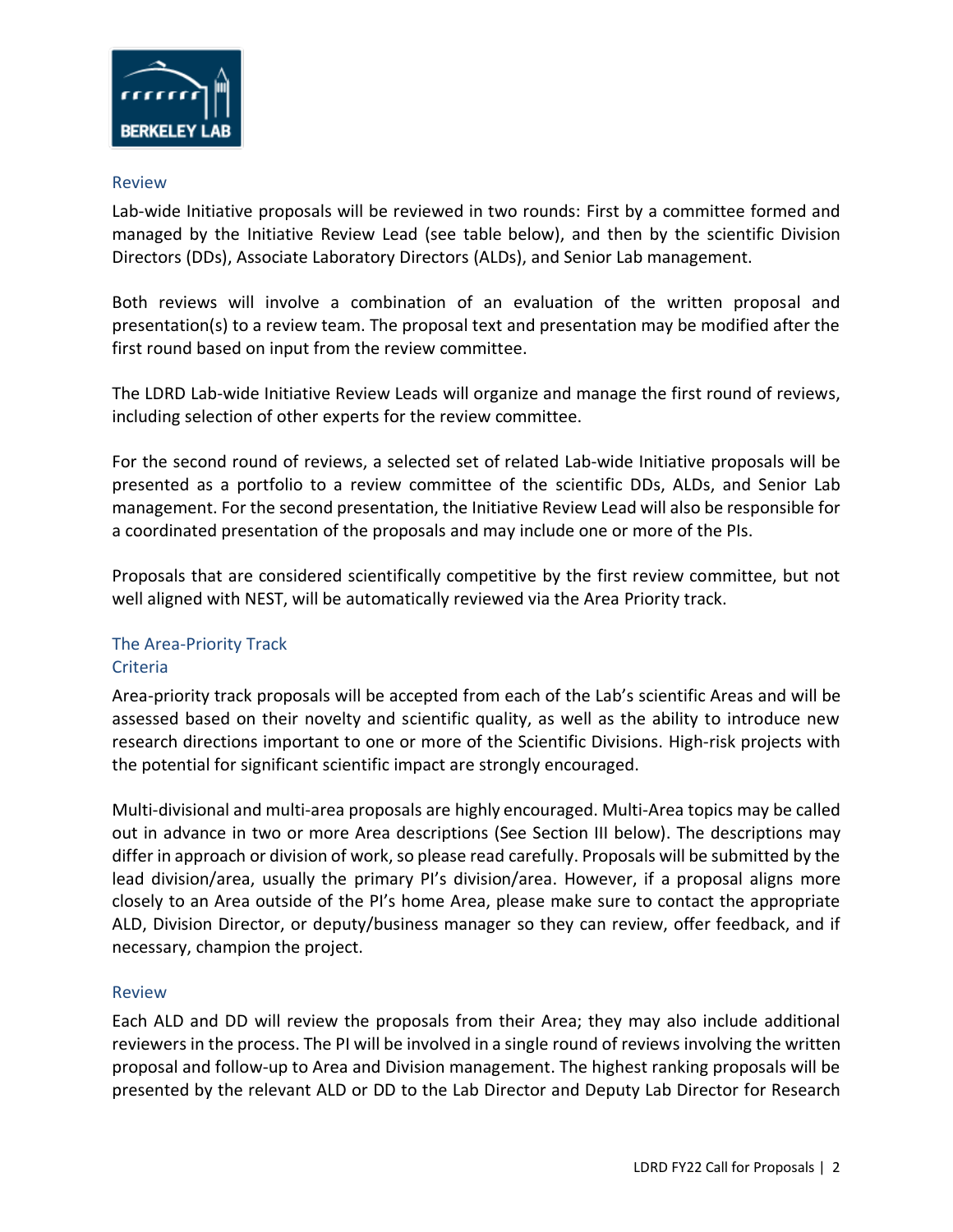

for final selection and funding level recommendations. For multi-area proposals, the submitting ALD should seek feedback from the ALDs of the partner Areas and include this input during the final presentation to the Lab Director.

### Early Career Development (ECD) Track

The intent of this track is to strengthen the Lab's scientific workforce by helping to position those PIs who are just beginning to embark on a successful career. An ECD LDRD grant is intended to be a first opportunity for an early career scientist to develop a PI experience at a national lab, which may include preparing for a DOE Early Career Research Program application. The Lab places great importance on developing a diverse workforce, and LDRD proposals from underrepresented employee groups are especially encouraged. Note: A maximum funding amount of \$450,000 per PI will be allocated for the entirety of the project. These funds may be spread over two or three years, e.g. \$225,000/year for two years or \$150,000/year for three years. The FY22 proposal budget request should reflect only the amount being requested for that specific fiscal year.

#### Criteria

To qualify for consideration on this track, PIs must have received their Ph.D. no earlier than January 1, 2013. Current postdocs are encouraged to submit proposals, and, if successfully funded, must have a scientific job title (career or career track, research scientist or staff scientist) before the project starts. Candidates are also expected to go through a suitable search prior to the job title change to encourage their long term growth and stability at the Lab.

A typical proposal should consist of funding for up to 50% of an FTE for the PI, and additional funding for a postdoc and/or students. While the topic of the proposed project should be consistent with Area strategy and create a strong basis for a future DOE Early Career Research Program application or other high value funding opportunities, it is expected that the ECD LDRD project will be independent from, and carried out in parallel to, the assigned work from a PI's home Division.

Please direct any further questions or inquiries about eligibility to the appropriate DD or ALD.

#### Review

The ECD LDRD application invites early career scientists to start thinking strategically about their long-term plans and how these plans fit into the program goals of the Lab and the DOE. Thus, ALDs and DDs should encourage and mentor outstanding early career scientists to become ECD PIs, paying particular attention to diversity and inclusion. Ongoing mentorship by the Area or Division will be essential for the success of the ECD PIs, thus ALDs/DDs should also prepare a mentoring plan for the PIs, and this plan is a critical part of the application.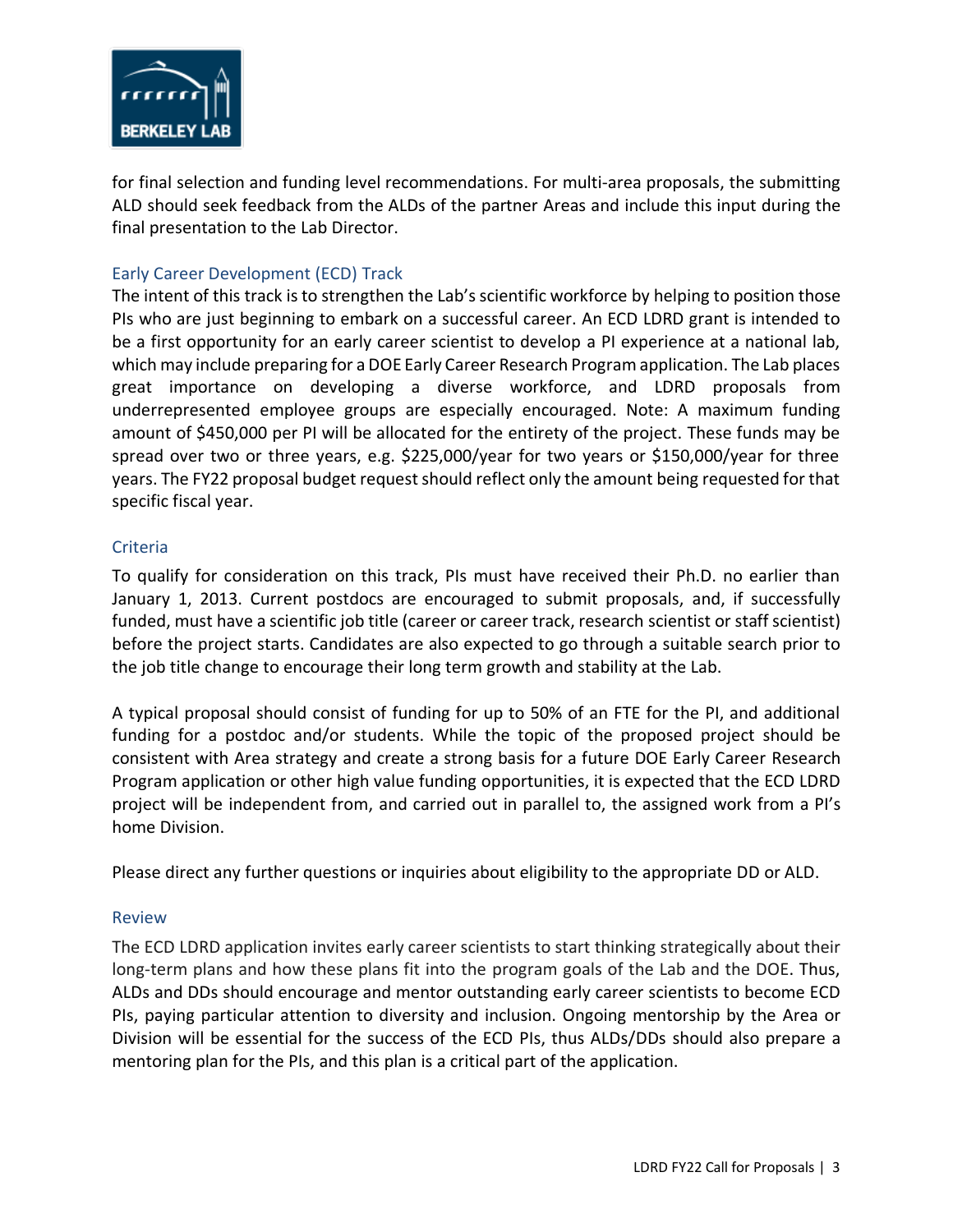

ALDs and DDs will review the ECD proposals in their Area; they may also include additional reviewers in the process. The ECD PIs will be involved in a single round of review involving the written proposal and possibly a presentation to Area and Division management. Each ALD will forward the top ECD Proposal from their Area.

Each Area's top-ranked ECD proposal will then be presented by their PI to the Lab Director, Deputy Lab Director, and all ALDs.

### II. FY22 Lab-wide Initiative

As described above, new Lab-wide Initiative proposals will be considered for:

**Negative Emissions Science and Technology (NEST):** We seek proposals to explore how Berkeley Lab could contribute to the grand challenge of removing greenhouse gases (GHGs) from the climate system via investigations into the scientific and technical foundations for Negative Emission Technologies (NETs). According to the Intergovernmental Panel on Climate Change, addressing global warming will require rapid and widespread deployment of NETs to remove anthropogenic carbon dioxide and other GHGs from the climate system. This initiative will identify the most promising directions for future NETs research, leveraging the unique strengths of Berkeley Lab. Responsive proposals will:

Identify and demonstrate the scientific foundations for new NETs; Find pathways to accelerate and optimize promising NETs with high potential; and/or Develop novel systems engineering approaches for capturing, handling, and converting carbon dioxide into biofuels, bioproducts, and biomaterials.

| <b>Initiative Topic</b>                  | LDRD Lab-wide Initiative Review Lead |
|------------------------------------------|--------------------------------------|
| Negative Emission Science and Technology | <b>Bill Collins</b>                  |

## III. FY22 Area-priorities

Area-priority LDRD proposals are encouraged in new "breakthrough" science areas. Within each Area, the particular research topics for which proposals are especially encouraged are:

**Biosciences:** i) Biomaterials; ii) Biodefense / Biodetection; iii) C1 Biomanufacturing; iv) Single Cell Characterization; v) Plant- and Microbe-mediated Carbon Capture; vi) Quantum Imaging and Sensing; vii) Integrated Hybrid Methods; and viii) COVID-19 platform technologies and research.

**Computing Sciences:** i) New mathematical and statistical methods, including machine learning methods, that enable new capabilities in modeling, simulation, data analysis and control or steering of scientific instruments or energy systems; ii) Methods and systems to address complex data problems; iii) Techniques that explore new "superfacility" research challenges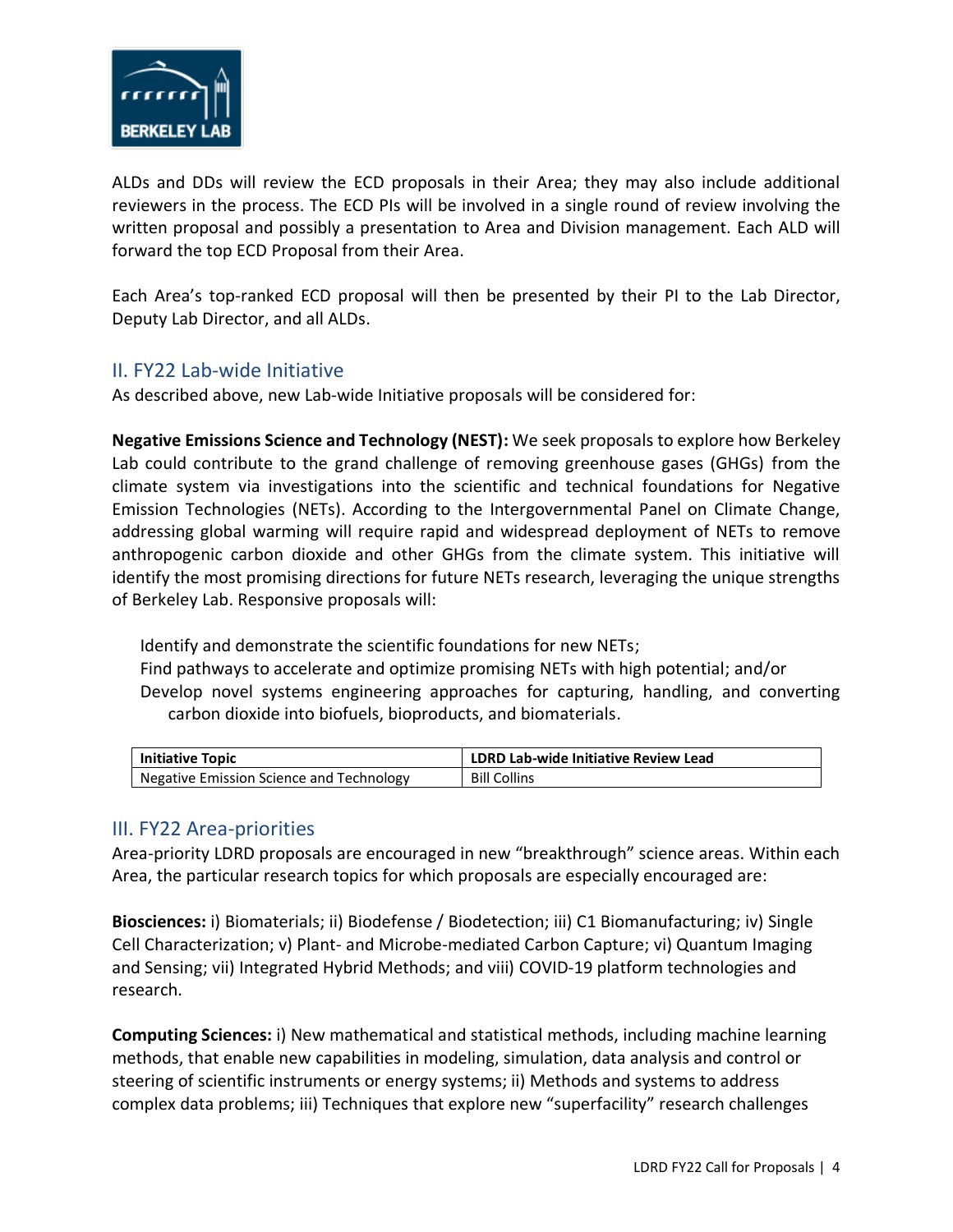

and develop use cases that integrate HPC, networking, and edge devices with experimental and observational facilities; iv) Architectures, programming frameworks and system software for resilience, security, productivity and performance on future architectures, including advanced microelectronics devices, quantum devices, and specialized architectures "at the edge"; or v) topics aligned with national and homeland security mission needs. New cross-divisional and cross-area partnerships are especially encouraged.

**Earth and Environmental Sciences:** i) Novel experimental and modeling approaches for subsurface properties and processes; ii) Advanced approaches to simulate soil-microbe-plant interactions across scales and in response to environmental stresses; and III) Science and technologies to advance resilience, adaptation, and security of natural resources and the built environment to range of stressors, including natural disasters and climate change.

**Energy Sciences:** Proof-of-concept studies, driven by scientific opportunities in chemistry and materials, that motivate long-term research and capabilities at the envisioned Charter Hill campus. Especially encouraged are proposals that develop and demonstrate "lab of the future" concepts. These may include approaches to outstanding challenges in basic energy sciences that closely couple theory, computation, synthesis and fabrication, and characterization, and that leverage data, artificial intelligence, machine learning, and/or robotics — for example, to enable automated and accelerated synthesis or understanding and control of materials phenomena and chemical transformations across multiple length and time scales. Concepts that have the potential to leverage the brightness and coherence of the upgraded ALS and emerging capabilities at the Molecular Foundry are also of particular interest. Multi-PI, crossdivisional and cross-area teams are encouraged.

**Energy Technologies:** i) Integrated Energy Systems: Develop spatiotemporal technologies and simulation tools to explain and engineer the dynamics of increasingly coupled energy systems (transportation, buildings, and industry) using the latest advances in computational, cybersecurity, economic and policy science; ii) Energy Storage Across Time and Length Scales: Novel concepts and foundational science for large-scale energy storage systems for stationary applications capable of >10 hours of discharge based on recent advances in chemistry and materials sciences with associated techno-economic and policy analysis; iii) Resilient Communities and Infrastructure: increase the resilience of the built environment through a focus on metrics, measurement, prediction and modeling, as well as scalable technologies and materials to be responsive to natural or health stressors; iv) Science of Manufacturing: enable a more circular economy through advances in chemical synthesis, materials science, and life-cycle assessment; v) Negative Emission Technologies: projects complementing this Lab-wide initiative; and vi) Contributions within the above priorities aligned with national and homeland security mission needs are also encouraged.

**Physical Sciences:** i) new scientific opportunities in particle physics and cosmology; ii) new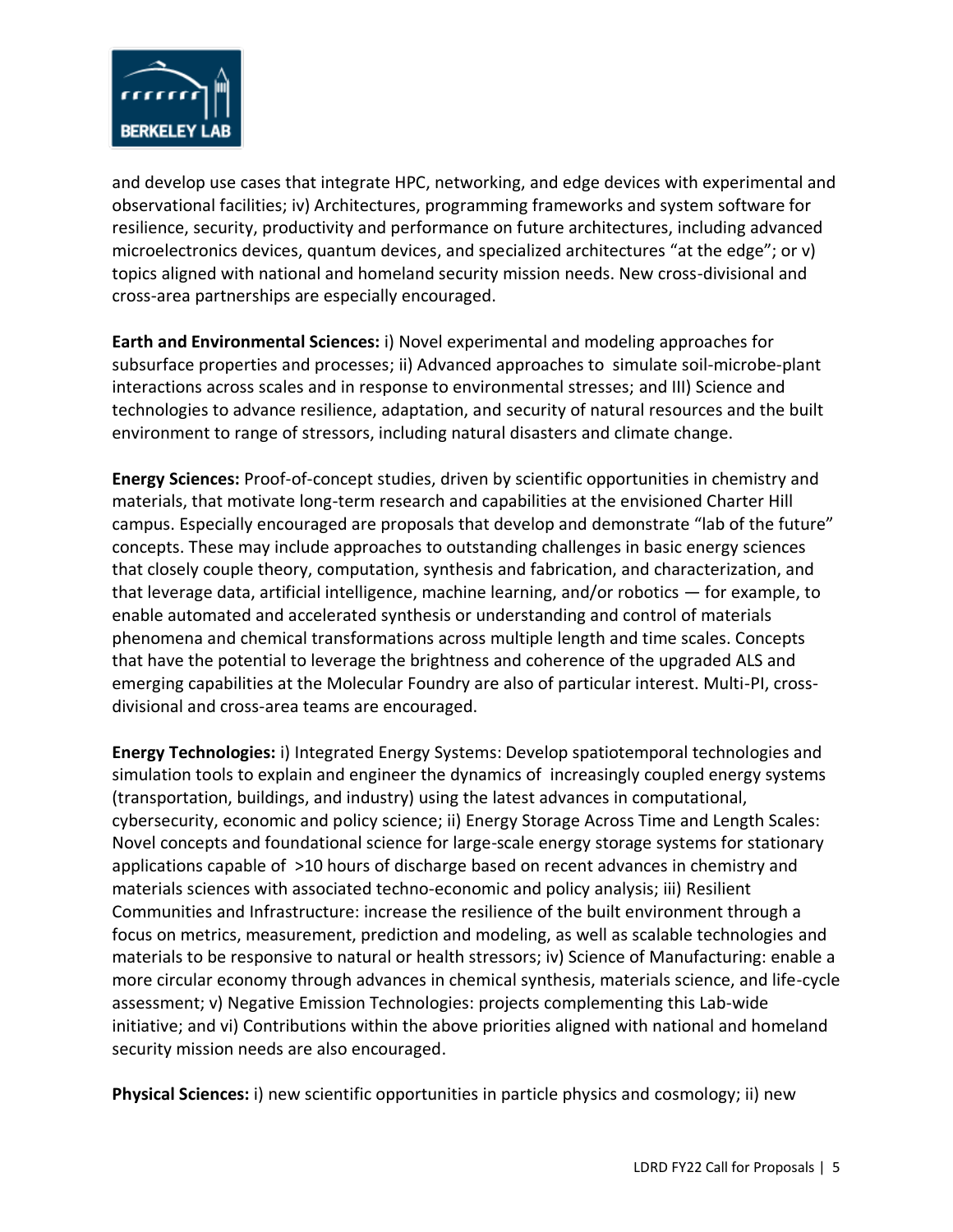

opportunities in nuclear science; iii) advanced accelerator systems for colliders and other applications including high power lasers; iv) novel technical concepts and capabilities: especially microelectronics, semiconductor detectors, quantum enabled technology, superconducting magnets; v) novel computing capabilities including AI/ML applied to particle physics, cosmology, nuclear science and accelerators; vi) new opportunities in fusion energy sciences; vii) leveraging LBNL capabilities to address national & homeland security mission needs, including monoenergetic photon sources, advanced neutron-based active interrogation concepts, and advanced radiation detection and imaging algorithms.

An important priority for PSA is to establish the technical and theoretical capabilities for Berkeley Lab leadership roles in the scientific opportunities identified in the Nuclear Physics Long Range Plan, the High Energy Physics P5 report, and the Fusion Energy Sciences Long Range Plan, and in planning for upcoming strategic planning exercises in these areas. These opportunities include the Electron-Ion Collider (EIC), next generation high energy hadron and lepton colliders, ton-scale neutrino-less double-beta decay experiments, next generation cosmic and dark matter surveys, high power lasers, superconducting magnet science and technology and other opportunities. Novel directions and high risk/high reward ideas are encouraged.

An Area-wide priority for FY22-23 is to support innovative ideas in instrumentation, with an emphasis on detector and readout R&D that could enable scientific opportunities in more than one discipline, with participation of multiple Divisions to create synergies across and outside the Area. Proposals may also include needed investments in technical infrastructure in support of instrumentation R&D.

### IV. Detailed Requirements and Review Process

Proposals must include a:

- **Cover Sheet**
- $\mathbf{u}$ Technical proposal (as described below)
- **Budget Request form**
- **NEPA/CEQA form**
- **Human Subject and Animal Use form**
- **Intellectual Property forms**

The technical proposal section may not exceed a maximum of three pages of text with one additional page for figures and references. Continuing project proposals must include (within the page limit) a statement of progress to date, detailed scope and deliverables for the current fiscal year, as well as prospects for follow-on funding.

Proposed work can neither supplement existing DOE projects, nor contain construction line items or maintenance activities. The expected duration of projects started in FY22 should target two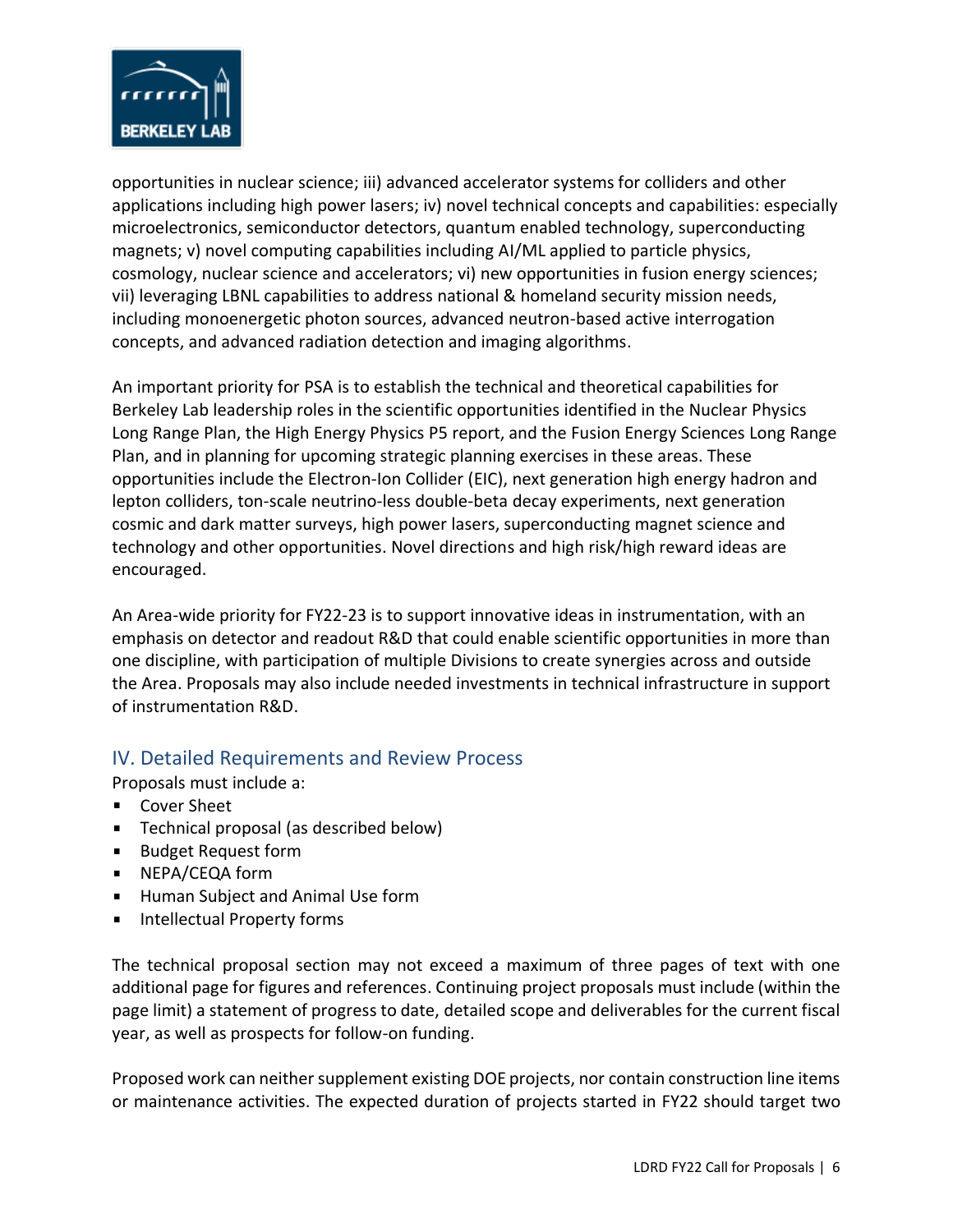

years, with a third year of funding available only in outstanding and exemplary circumstances. In addition, second year funding is not guaranteed and will be based on several factors, including progress towards goals and successful stewardship of project funding.

Proposals should be prepared carefully following the given specifications and requirements available online at [Detailed Proposal Guidance.](http://www.lbl.gov/dir/LDRD/cfp/guidance.html)

#### Budget

Budgets must include payroll burden, procurement burden and support burden, if applicable, along with scientific organization burden. A Site Support overhead estimate should be included as a separate line item if applicable.

### V. Schedule and Support

The nominal schedule for the FY 2022 cycle is posted - [see LDRD Review Schedule.](http://www.lbl.gov/DIR/LDRD/cfp/schedule.html) Final detailed scheduling of the review period and any presentations will be arranged by the ALD and/or Lab Director's offices.

Investigators should work with their divisional or Area support staff to prepare their LDRD proposals. Administrative questions may be addressed to Darren Ho [\(dho@lbl.gov\)](mailto:dho@lbl.gov).

For additional information about the purpose and implementation of the LDRD program, please visit: [http://www.lbl.gov/DIR/assets/docs/LDRD\\_Guidelines\\_10-09-c.pdf](http://www.lbl.gov/DIR/assets/docs/LDRD_Guidelines_10-09-c.pdf)

Information about the proposal submission and review process can be found at: <http://www.lbl.gov/DIR/LDRD/cfp/process.html>